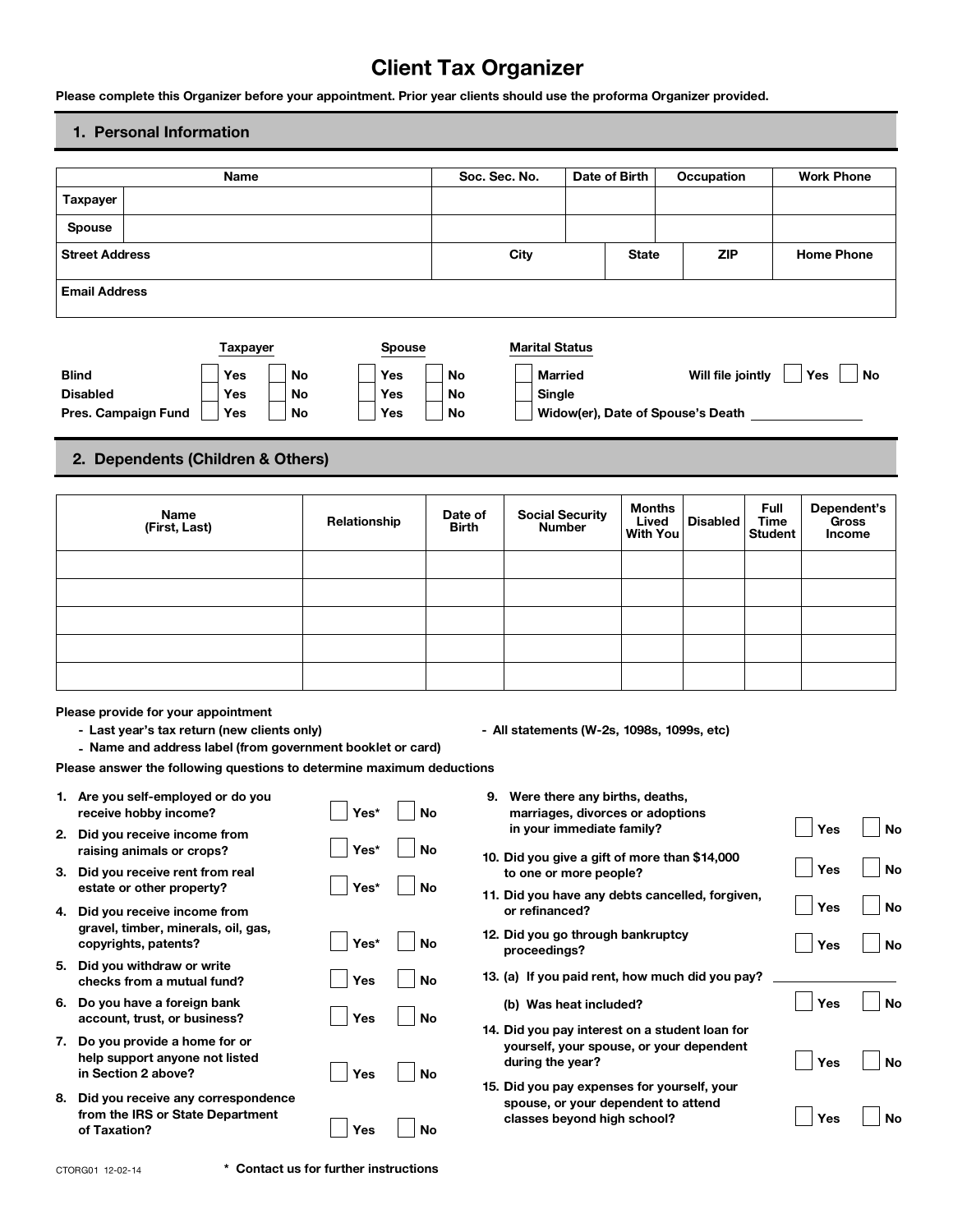- **16. Did you have healthcare coverage (health insurance) for you, your spouse and dependents during 2014? If yes, include Forms 1095-A, 1095-B, and 1095-C. 16. Did you have healthcare coverage (health<br>insurance) for you, your spouse and<br>dependents during 2014? If yes, include<br>Forms 1095-A, 1095-B, and 1095-C.<br>17. Did you have any children under the age of**
- **19 or 19 to 23 year old students with<br>unearned income of more than \$1000? unearned income of more than \$1000?**
- **technology vehicle or electric vehicle? EMPLOM** Exchanged B. Did you purchase a new alternative<br>
technology vehicle or electric vehicle?<br> **EMPLOMERENT:**<br> **EMPLOYER Employer**<br> **EMPLOYER Employer**<br> **EMPLOYER EMPLOYER EMPLOYER Spouse**<br> **EMPLOYER Spouse**<br> **EMPLOYER**

# **3. Wage, Salary Income**

# **Attach W-2s:**

| Employer | Taxpayer | Spouse |
|----------|----------|--------|
|          |          |        |
|          |          |        |
|          |          |        |
|          |          |        |
|          |          |        |
|          |          |        |
|          |          |        |
|          |          |        |

# **4. Interest Income**

#### **Attach 1099-INT, Form 1097-BTC & broker statements**

| Amount |  |  |  |  |
|--------|--|--|--|--|
|        |  |  |  |  |
|        |  |  |  |  |
|        |  |  |  |  |
|        |  |  |  |  |
|        |  |  |  |  |
|        |  |  |  |  |
|        |  |  |  |  |
|        |  |  |  |  |

# **5. Dividend Income**

**From Mutual Funds & Stocks - Attach 1099-DIV**

| Payer | Ordinary | <b>Capital</b><br>Gains | Non-<br>Taxable |  |
|-------|----------|-------------------------|-----------------|--|
|       |          |                         |                 |  |
|       |          |                         |                 |  |
|       |          |                         |                 |  |
|       |          |                         |                 |  |
|       |          |                         |                 |  |

# **6. Partnership, Trust, Estate Income**

**List payers of partnership, limited partnership, S-corporation, trust, or estate income - Attach K-1**

| 16. Did you have healthcare coverage (health<br>insurance) for you, your spouse and<br>dependents during 2014? If yes, include<br>Forms 1095-A, 1095-B, and 1095-C. | Yes | No | 19. Did you install any energy property to your<br>residence such as solar water heaters.<br>generators or fuel cells or energy efficient<br>improvements such as exterior doors or |     |    |
|---------------------------------------------------------------------------------------------------------------------------------------------------------------------|-----|----|-------------------------------------------------------------------------------------------------------------------------------------------------------------------------------------|-----|----|
| 17. Did you have any children under the age of<br>19 or 19 to 23 year old students with<br>unearned income of more than \$1000?                                     | Yes | No | windows, insulation, heat pumps, furnaces,<br>central air conditioners or water heaters?                                                                                            | Yes | No |
| 18. Did you purchase a new alternative<br>technology vehicle or electric vehicle?                                                                                   | Yes | No | 20. Did you own \$50,000 or more in foreign<br>financial assets?                                                                                                                    | Yes | No |

- 
- **21. Have you or your spouse been a victim of identity theft and given an identity theft protection PIN by the IRS? If yes, enter the six digit identity protection PIN number.**

# **7. Property Sold**

#### **Attach 1099-S and closing statements**

|                                      | Taxpayer      | <b>Spouse</b> |
|--------------------------------------|---------------|---------------|
| 7. Property Sold                     |               |               |
| Attach 1099-S and closing statements |               |               |
| <b>Property</b>                      | Date Acquired | Cost & Imp.   |
| Personal Residence*                  |               |               |
| <b>Vacation Home</b>                 |               |               |
| Land                                 |               |               |
|                                      |               |               |

**and cost of a new residence. Also see Section 17 (Job-Related Moving).**

# **8. I.R.A. (Individual Retirement Acct.)**

#### **Contributions for tax year income**

| ntributions for tax year income |        |      | $\overline{\phantom{a}}$ for |
|---------------------------------|--------|------|------------------------------|
|                                 | Amount | Date | Roth                         |
| Taxpayer                        |        |      |                              |
| <b>Spouse</b>                   |        |      |                              |

**Amounts withdrawn. Attach 1099-R & 5498**

| Plan<br><b>Trustee</b> | <b>Reason for</b><br>Withdrawal | <b>Reinvested?</b> |
|------------------------|---------------------------------|--------------------|
|                        |                                 | No<br>Yes          |
|                        |                                 | No<br><b>Yes</b>   |
|                        |                                 | Yes<br>No          |
|                        |                                 | Yes<br>No          |

#### **9. Pension, Annuity Income**

| Attach 1099-R<br>Payer* | <b>Reason for</b><br>Withdrawal | <b>Reinvested?</b> |
|-------------------------|---------------------------------|--------------------|
|                         |                                 |                    |
|                         |                                 | Yes<br>No          |
|                         |                                 | <b>No</b><br>Yes   |
|                         |                                 | <b>No</b><br>Yes   |
|                         |                                 | <b>No</b><br>Yes   |

**company with information on cost of or contributions to plan.**

| Did you receive:                | Taxpaver |           | <b>Spouse</b> |           |  |
|---------------------------------|----------|-----------|---------------|-----------|--|
| <b>Social Security Benefits</b> | Yes      | <b>No</b> | Yes           | <b>No</b> |  |
| <b>Railroad Retirement</b>      | Yes      | No        | <b>Yes</b>    | <b>No</b> |  |

**Attach SSA 1099, RRB 1099**<br> **Attach SSA 1099, RRB 1099**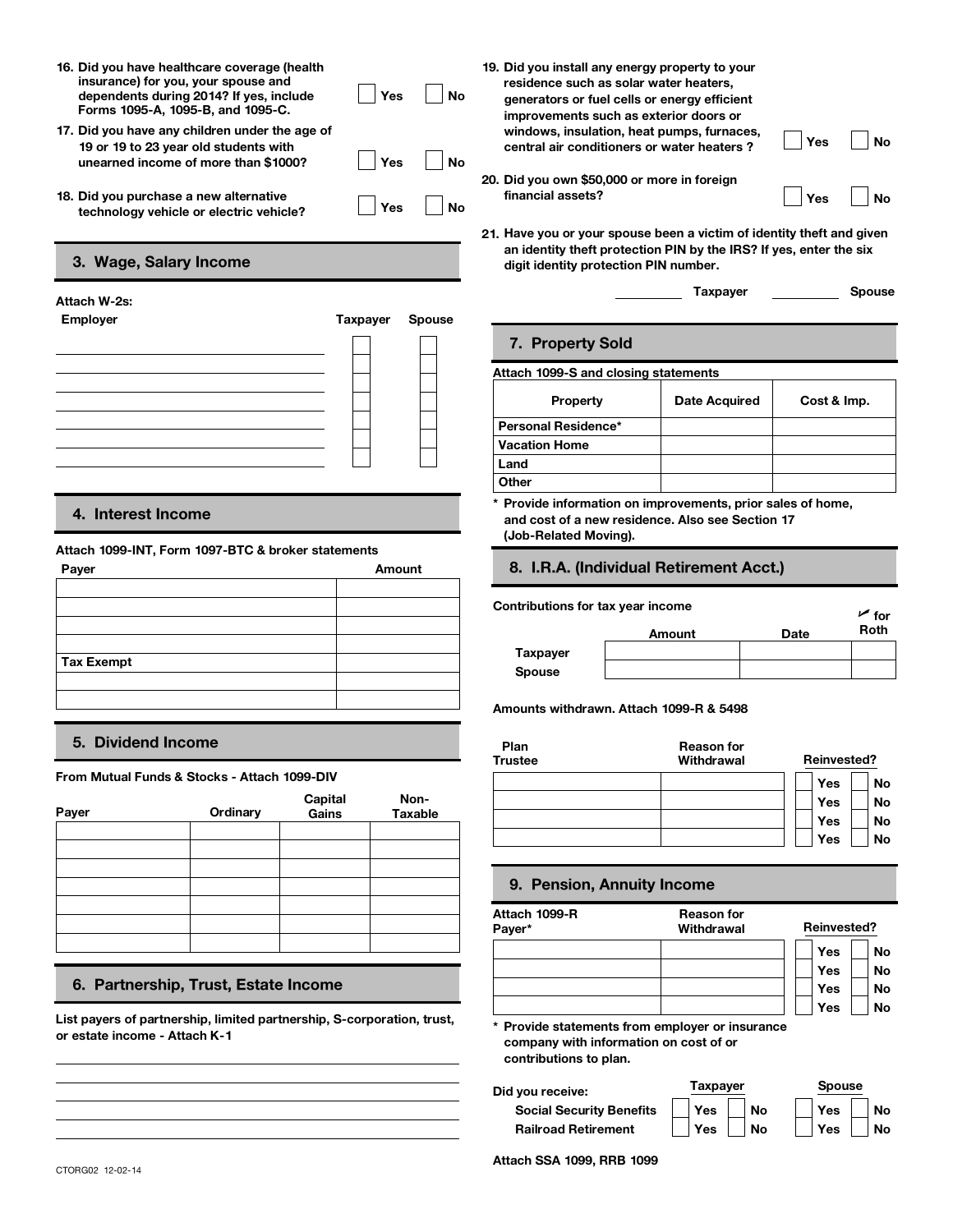# **10. Investments Sold**

#### **Stocks, Bonds, Mutual Funds, Gold, Silver, Partnership interest - Attach 1099-B & confirmation slips**

| Investment | <b>Date Acquired/Sold</b> | Cost | <b>Sale Price</b> |
|------------|---------------------------|------|-------------------|
|            |                           |      |                   |
|            |                           |      |                   |
|            |                           |      |                   |
|            |                           |      |                   |
|            |                           |      |                   |

**Medical Insurance Premiums**

 **(paid by you) Prescription Drugs**

#### **List All Other Income (including non-taxable)**

| <b>Alimony Received</b>                     |                                              | home (include amortization     |
|---------------------------------------------|----------------------------------------------|--------------------------------|
| <b>Child Support</b>                        |                                              | Paid to:                       |
| <b>Scholarship (Grants)</b>                 |                                              | Name                           |
| <b>Unemployment Compensation (repaid)</b>   | the control of the control of the control of | <b>Address</b>                 |
| Prizes, Bonuses, Awards                     | the control of the control of the control of | <b>Social Security No</b>      |
| Gambling, Lottery (expenses                 |                                              | <b>Investment Interest</b>     |
| <b>Unreported Tips</b>                      |                                              | Premiums paid or accrued f     |
| Director / Executor's Fee                   |                                              | mortgage insurance             |
| <b>Commissions</b>                          |                                              |                                |
| <b>Jury Duty</b>                            |                                              |                                |
| <b>Worker's Compensation</b>                |                                              | 15. Casualty/Theft L           |
| <b>Disability Income</b>                    |                                              |                                |
| <b>Veteran's Pension</b>                    |                                              | For property damaged by st     |
| <b>Payments from Prior Installment Sale</b> |                                              | <b>Location of Property</b>    |
| <b>State Income Tax Refund</b>              |                                              |                                |
| Other                                       |                                              | <b>Description of Property</b> |
| <b>Other</b>                                |                                              |                                |
|                                             |                                              |                                |

# **11. Other Income 14. Interest Expense**

| Mortgage interest paid (attach 1098)   |  |
|----------------------------------------|--|
| Interest paid to individual for your   |  |
| home (include amortization schedule)   |  |
| Paid to:                               |  |
| Name                                   |  |
| <b>Address</b>                         |  |
| Social Security No.                    |  |
| <b>Investment Interest</b>             |  |
| Premiums paid or accrued for qualified |  |
| mortgage insurance                     |  |
|                                        |  |

### **15. Casualty/Theft Loss**

For property damaged by storm, water, fire, accident, or stolen. **Location of Property**

|                             |                                | Other | <b>Federally Declared</b><br><b>Disaster Losses</b> |
|-----------------------------|--------------------------------|-------|-----------------------------------------------------|
| 12. Medical/Dental Expenses | <b>Amount of Damage</b>        |       |                                                     |
|                             | <b>Insurance Reimbursement</b> |       |                                                     |
| edical Insurance Premiums   | <b>Repair Costs</b>            |       |                                                     |
| aid by you)                 | <b>Federal Grants Received</b> |       |                                                     |

| <b>Insulin</b>                                                                                                                                                                                                                  | <b>16. Charitable Contributions</b>                                                                                                                                                              |
|---------------------------------------------------------------------------------------------------------------------------------------------------------------------------------------------------------------------------------|--------------------------------------------------------------------------------------------------------------------------------------------------------------------------------------------------|
| Glasses, Contacts<br><b>Hearing Aids, Batteries</b><br><b>Braces</b><br><b>Medical Equipment, Supplies</b><br><b>Nursing Care</b><br><b>Medical Therapy</b><br>Hospital<br>Doctor/Dental/Orthodontist<br>Mileage (no. of miles) | Other<br>Church<br><b>United Way</b><br><b>Scouts</b><br><b>Telethons</b><br>University, Public TV/Radio<br>Heart, Lung, Cancer, etc.<br><b>Wildlife Fund</b><br><b>Salvation Army, Goodwill</b> |
| 13. Taxes Paid                                                                                                                                                                                                                  | Other                                                                                                                                                                                            |
| <b>Real Property Tax (attach bills)</b>                                                                                                                                                                                         | Non-Cash                                                                                                                                                                                         |

**Personal Property Tax Volunteer (no. of miles) @ .14 Other**

\$0.00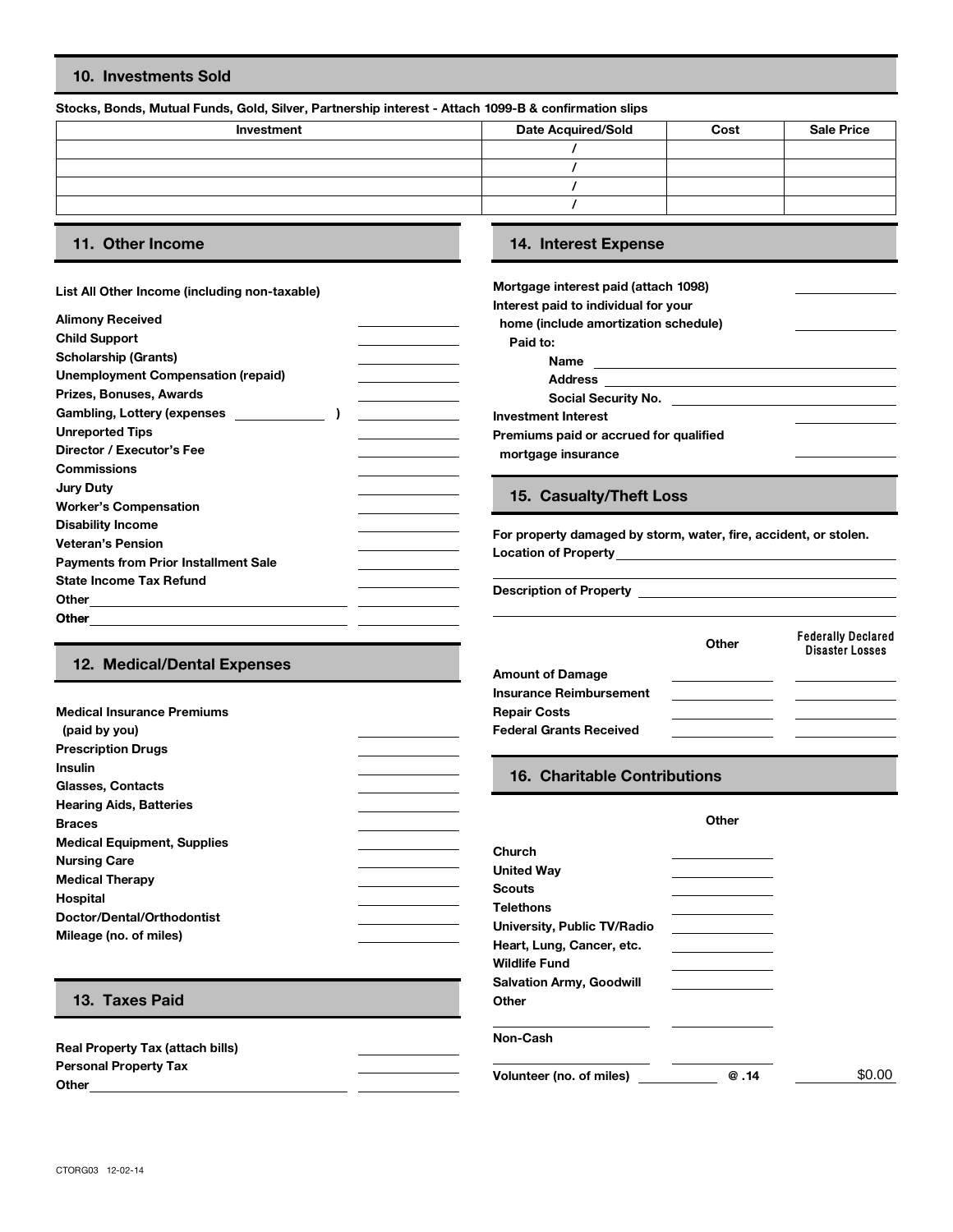# **17. Child & Other Dependent Care Expenses**

| <b>Name of Care Provider</b> | <b>Address</b> | Soc. Sec. No. or<br><b>Employer ID</b> | Amount<br>Paid |
|------------------------------|----------------|----------------------------------------|----------------|
|                              |                |                                        |                |
|                              |                |                                        |                |
|                              |                |                                        |                |

**Also complete this section if you receive dependent care benefits from your employer.**

| 18. Job-Related Moving Expenses                                                                                                                                                                                                | 21. Business Mileage                                             |                  |
|--------------------------------------------------------------------------------------------------------------------------------------------------------------------------------------------------------------------------------|------------------------------------------------------------------|------------------|
| Date of move<br><u> 1999 - Alban Salaman San</u>                                                                                                                                                                               | Do you have written records?                                     | <b>No</b><br>Yes |
| <b>Move Household Goods</b><br><b>Lodging During Move</b>                                                                                                                                                                      | Did you sell or trade in a car used<br>for business?             | Yes<br>No        |
| Travel to New Home (no. of miles)                                                                                                                                                                                              | If yes, attach a copy of purchase agreement                      |                  |
|                                                                                                                                                                                                                                | Make/Year Vehicle <b>Make/Year</b>                               |                  |
| 19. Employment Related Expenses That You Paid                                                                                                                                                                                  | Date purchased                                                   |                  |
| (Not self-employed)                                                                                                                                                                                                            | Total miles (personal & business)                                |                  |
|                                                                                                                                                                                                                                | Business miles (not to and from work)                            |                  |
| Dues - Union, Professional                                                                                                                                                                                                     | From first to second job                                         |                  |
| <b>Books, Subscriptions, Supplies</b>                                                                                                                                                                                          | Education (one way, work to school)                              |                  |
| Licenses                                                                                                                                                                                                                       | <b>Job Seeking</b>                                               |                  |
|                                                                                                                                                                                                                                | <b>Other Business</b>                                            |                  |
| <b>Tools, Equipment, Safety Equipment</b>                                                                                                                                                                                      | <b>Round Trip commuting distance</b>                             |                  |
| Uniforms (include cleaning)                                                                                                                                                                                                    | Gas, Oil, Lubrication                                            |                  |
| <b>Sales Expense, Gifts</b>                                                                                                                                                                                                    | Batteries, Tires, etc.                                           |                  |
| Tuition, Books (work related)                                                                                                                                                                                                  | <b>Repairs</b>                                                   |                  |
| <b>Entertainment</b>                                                                                                                                                                                                           | Wash                                                             |                  |
| Office in home:                                                                                                                                                                                                                | Insurance                                                        |                  |
| In Square a) Total home ____________________                                                                                                                                                                                   | <b>Interest</b>                                                  |                  |
| b) Office _______________________<br>Feet                                                                                                                                                                                      | Lease payments                                                   |                  |
| c) Storage and the state of the state of the state of the state of the state of the state of the state of the state of the state of the state of the state of the state of the state of the state of the state of the state of | <b>Garage Rent</b>                                               |                  |
| Rent                                                                                                                                                                                                                           |                                                                  |                  |
| <b>Insurance</b>                                                                                                                                                                                                               |                                                                  |                  |
| <b>Utilities</b>                                                                                                                                                                                                               |                                                                  |                  |
| <b>Maintenance</b>                                                                                                                                                                                                             |                                                                  |                  |
|                                                                                                                                                                                                                                | 22. Business Travel                                              |                  |
| 20. Investment-Related Expenses                                                                                                                                                                                                | If you are not reimbursed for exact amount, give total expenses. |                  |
| <b>Tax Preparation Fee</b>                                                                                                                                                                                                     |                                                                  |                  |
| <b>Safe Deposit Box Rental</b>                                                                                                                                                                                                 | Airfare, Train, etc.                                             |                  |
|                                                                                                                                                                                                                                | Lodging                                                          |                  |

| <b>Safe Deposit Box Rental</b> |  |
|--------------------------------|--|
| <b>Mutual Fund Fee</b>         |  |
| <b>Investment Counselor</b>    |  |
| Other                          |  |
|                                |  |

| Airfare, Train, etc.          |  |
|-------------------------------|--|
| Lodging                       |  |
| Meals (no. of days )          |  |
| Taxi, Car Rental              |  |
| Other                         |  |
| <b>Reimbursement Received</b> |  |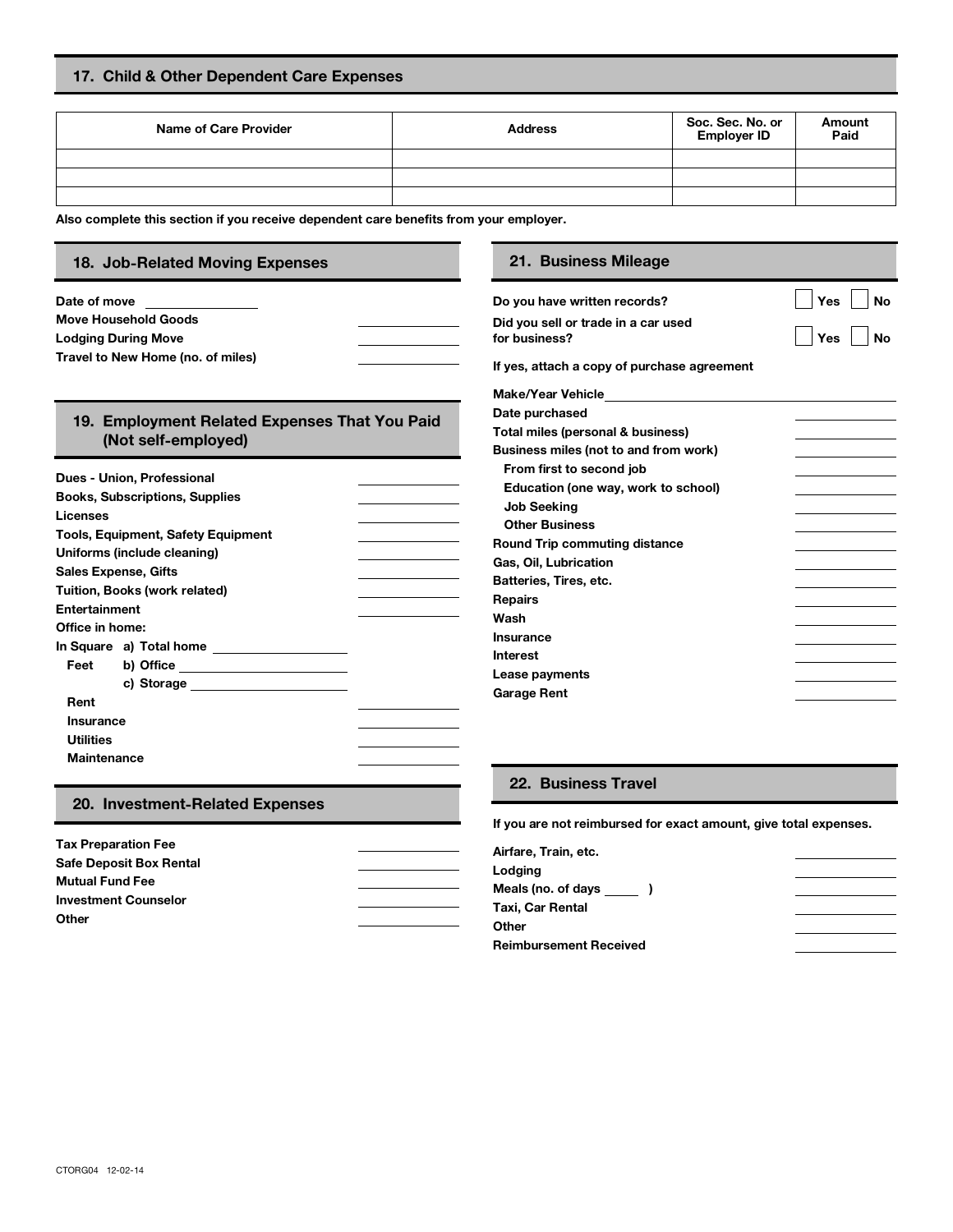### **23. Estimated Tax Paid 24. Other Deductions**

| 23. Estimated Tax Paid                                 |                  |                        |              | 24. Other Deductions                                                                                                                                  |
|--------------------------------------------------------|------------------|------------------------|--------------|-------------------------------------------------------------------------------------------------------------------------------------------------------|
| Due Date                                               | <b>Date Paid</b> | Federal                | <b>State</b> | Alimony Paid to<br>Social Security No.<br><b>Student Interest Paid</b><br><b>Health Savings Account Contri</b><br><b>Archer Medical Savings Acct.</b> |
| <b>25. Education Expenses</b><br><b>Student's Name</b> |                  | <b>Type of Expense</b> | Amount       | 26. Questions, Comm                                                                                                                                   |

# **25. Education Expenses**

| <b>Student's Name</b> | <b>Type of Expense</b> | Amount |
|-----------------------|------------------------|--------|
|                       |                        |        |
|                       |                        |        |
|                       |                        |        |
|                       |                        |        |
|                       |                        |        |

| Social Security No.                         | Ŧ |  |
|---------------------------------------------|---|--|
| Student Interest Paid                       |   |  |
| <b>Health Savings Account Contributions</b> |   |  |
| Archer Medical Savings Acct. Contributions  | S |  |

**26. Questions, Comments, & Other Information**

| <b>Student's Name</b>   | <b>Type of Expense</b><br><u> La Carlo de la Carlo de la Carlo de la Carlo de la Carlo de la Carlo de la Carlo de la Carlo de la Carlo de l</u>                                                                                     | Amount |                                                               |                 |                                                                                      |
|-------------------------|-------------------------------------------------------------------------------------------------------------------------------------------------------------------------------------------------------------------------------------|--------|---------------------------------------------------------------|-----------------|--------------------------------------------------------------------------------------|
|                         |                                                                                                                                                                                                                                     |        |                                                               |                 |                                                                                      |
|                         |                                                                                                                                                                                                                                     |        |                                                               |                 |                                                                                      |
|                         |                                                                                                                                                                                                                                     |        | Residence:                                                    |                 |                                                                                      |
|                         |                                                                                                                                                                                                                                     |        | Town _________________________<br><b>Village Example 2014</b> |                 | County _________________________<br><b>School District Communist School District</b> |
|                         | 27. Direct Deposit of Refund / or Savings Bond Purchases                                                                                                                                                                            |        |                                                               |                 |                                                                                      |
|                         | Would you like to have your refund(s) directly deposited into your account?<br>(The IRS will allow you to deposit your federal tax refund into up to three<br>different accounts. If so, please provide the following information.) |        |                                                               |                 | Yes<br><b>No</b>                                                                     |
| <b>ACCOUNT 1</b>        |                                                                                                                                                                                                                                     |        |                                                               |                 |                                                                                      |
| <b>Owner of account</b> |                                                                                                                                                                                                                                     |        |                                                               | <b>Taxpayer</b> | Spouse<br>Joint                                                                      |

# **27. Direct Deposit of Refund / or Savings Bond Purchases**

|                                                                | The mo will allow you to deposit your redefar tax related lifts up to three<br>different accounts. If so, please provide the following information.) |                                                                  |                                              |                                   |
|----------------------------------------------------------------|------------------------------------------------------------------------------------------------------------------------------------------------------|------------------------------------------------------------------|----------------------------------------------|-----------------------------------|
| <b>ACCOUNT 1</b>                                               |                                                                                                                                                      |                                                                  |                                              |                                   |
| Owner of account                                               |                                                                                                                                                      |                                                                  | <b>Taxpayer</b><br>Spouse                    | Joint                             |
| Type of account                                                | Checking<br><b>Archer MSA Savings</b>                                                                                                                | <b>Traditional Savings</b><br><b>Coverdell Education Savings</b> | <b>Traditional IRA</b><br><b>HSA Savings</b> | <b>Roth IRA</b><br><b>SEP IRA</b> |
| Name of financial institution                                  |                                                                                                                                                      |                                                                  |                                              |                                   |
| <b>Financial Institution Routing Transit Number (if known)</b> |                                                                                                                                                      |                                                                  |                                              |                                   |
| Your account number                                            |                                                                                                                                                      |                                                                  |                                              |                                   |
| <b>ACCOUNT 2</b>                                               |                                                                                                                                                      |                                                                  |                                              |                                   |
| Owner of account                                               |                                                                                                                                                      |                                                                  | <b>Taxpayer</b><br>Spouse                    | Joint                             |
| <b>Type of account</b>                                         | Checking<br><b>Archer MSA Savings</b>                                                                                                                | <b>Traditional Savings</b><br><b>Coverdell Education Savings</b> | <b>Traditional IRA</b><br><b>HSA Savings</b> | <b>Roth IRA</b><br><b>SEP IRA</b> |
| Name of financial institution                                  |                                                                                                                                                      |                                                                  |                                              |                                   |
| <b>Financial Institution Routing Transit Number (if known)</b> |                                                                                                                                                      |                                                                  |                                              |                                   |
| Your account number                                            |                                                                                                                                                      |                                                                  |                                              |                                   |